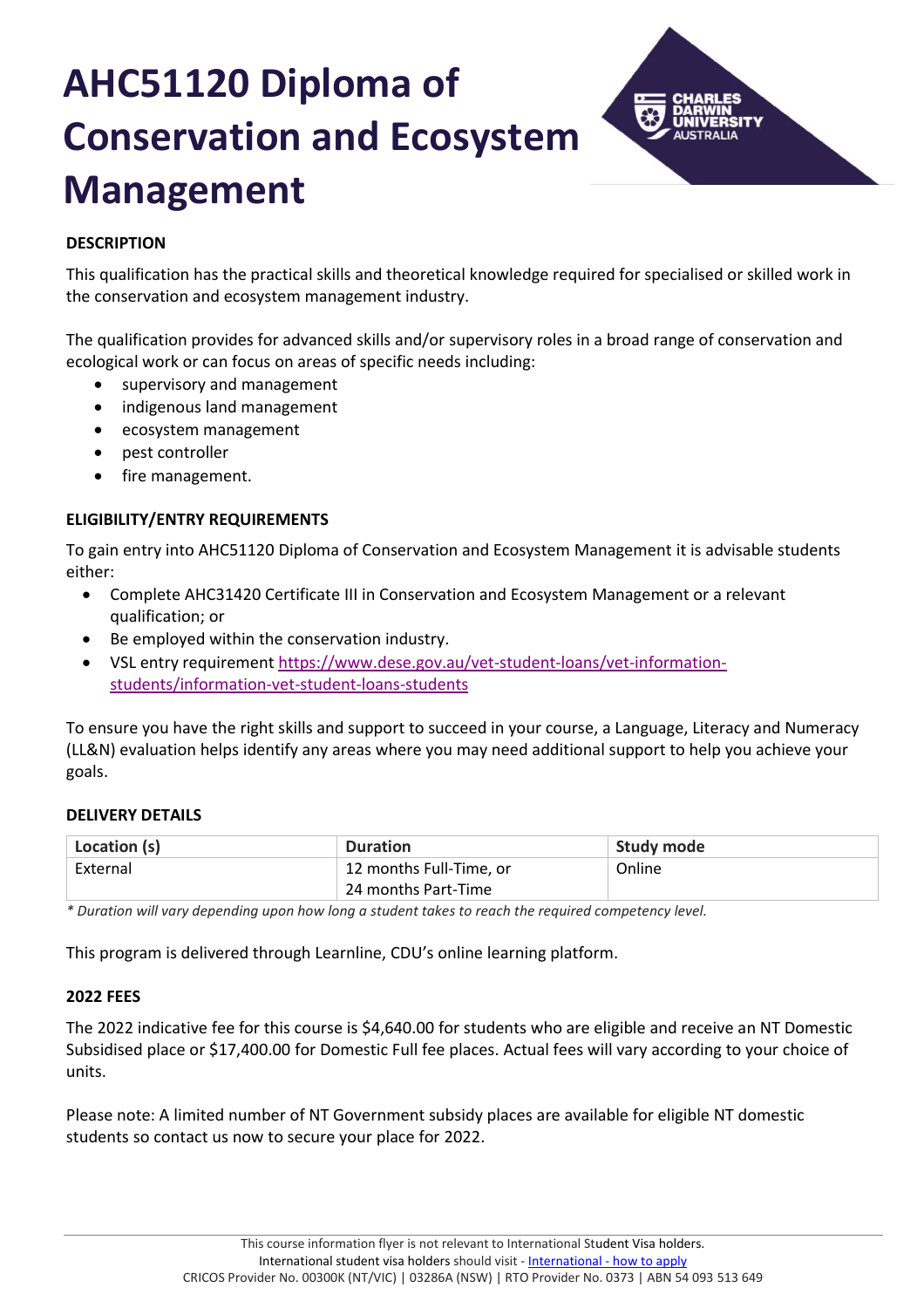#### Charles Darwin University (CDU) www.cdu.edu.au

VET Student Loans (VSL) for new students commencing in 2022 may be available. For more information about VET Student Loans, please visit [https://www.cdu.edu.au/current-students/life-wellbeing/financial](https://www.cdu.edu.au/current-students/life-wellbeing/financial-assistance#/vet)[assistance#/vet](https://www.cdu.edu.au/current-students/life-wellbeing/financial-assistance#/vet)

Fees are subject to change annually. Indicative government-subsidised and full course fees are shown on this document. For further clarification and information on fees, payment options, instalment plans, and refunds, contact CDU on 1800 061 963 or refer to [VET Fees and Payments.](https://www.cdu.edu.au/current-students/student-admin/fees-payments)

# **ASSESSMENT**

Assessments vary with each unit. You will be provided with an assessment guide.

# **RECOGNITION OF PRIOR LEARNING (RPL)**

RPL is a process that determines whether the skills, knowledge and experience you've gained through your previous study, work or life experience can count towards a vocational training qualification at CDU. For more information[, VET RPL.](https://www.cdu.edu.au/study/vocational-education-training/rpl)

#### **RESOURCES**

Students are issued with learning materials and handouts relevant to each unit through Learnline.

# **STUDY AND CAREER PATHWAYS**

On completion of this qualification credit(s) may be available into Higher Education courses such as Environmental Science.

Possible occupations relevant to this qualification include:

- Senior conservation worker
- Park Ranger

# **QUALIFICATION CONTENT**

To achieve an AHC51120 Diploma of Conservation and Ecosystem Management a total of ten (10) units of competency must be completed comprising ten (10) elective units as detailed in the packaging rules and listed below. The electives offered may vary between campuses.

# **ELECTIVE UNITS**

| AHCILM502                                                                                                               | Develop conservation strategies for cultural resources            |
|-------------------------------------------------------------------------------------------------------------------------|-------------------------------------------------------------------|
| AHCLPW506                                                                                                               | Develop a management plan for a designated area                   |
| AHCPCM510                                                                                                               | Collect and classify plants                                       |
| AHCPMG501                                                                                                               | Develop a regional pest management plan                           |
| AHCPMG508                                                                                                               | Develop a system to monitor and evaluate the pest management plan |
| AHCECR503                                                                                                               | Design an ecological restoration project                          |
| SITTPPD002                                                                                                              | Develop interpretive activities                                   |
| AHCBUS515                                                                                                               | Prepare estimates, quotes and tenders                             |
| BSBPMG430                                                                                                               | Undertake project work                                            |
| CPPSIS5064                                                                                                              | Coordinate GIS data manipulation and analysis                     |
| Students may choose up to two electives from units offered in the AHC40920 Certificate IV in Conversation and Ecosystem |                                                                   |
| Management.                                                                                                             |                                                                   |